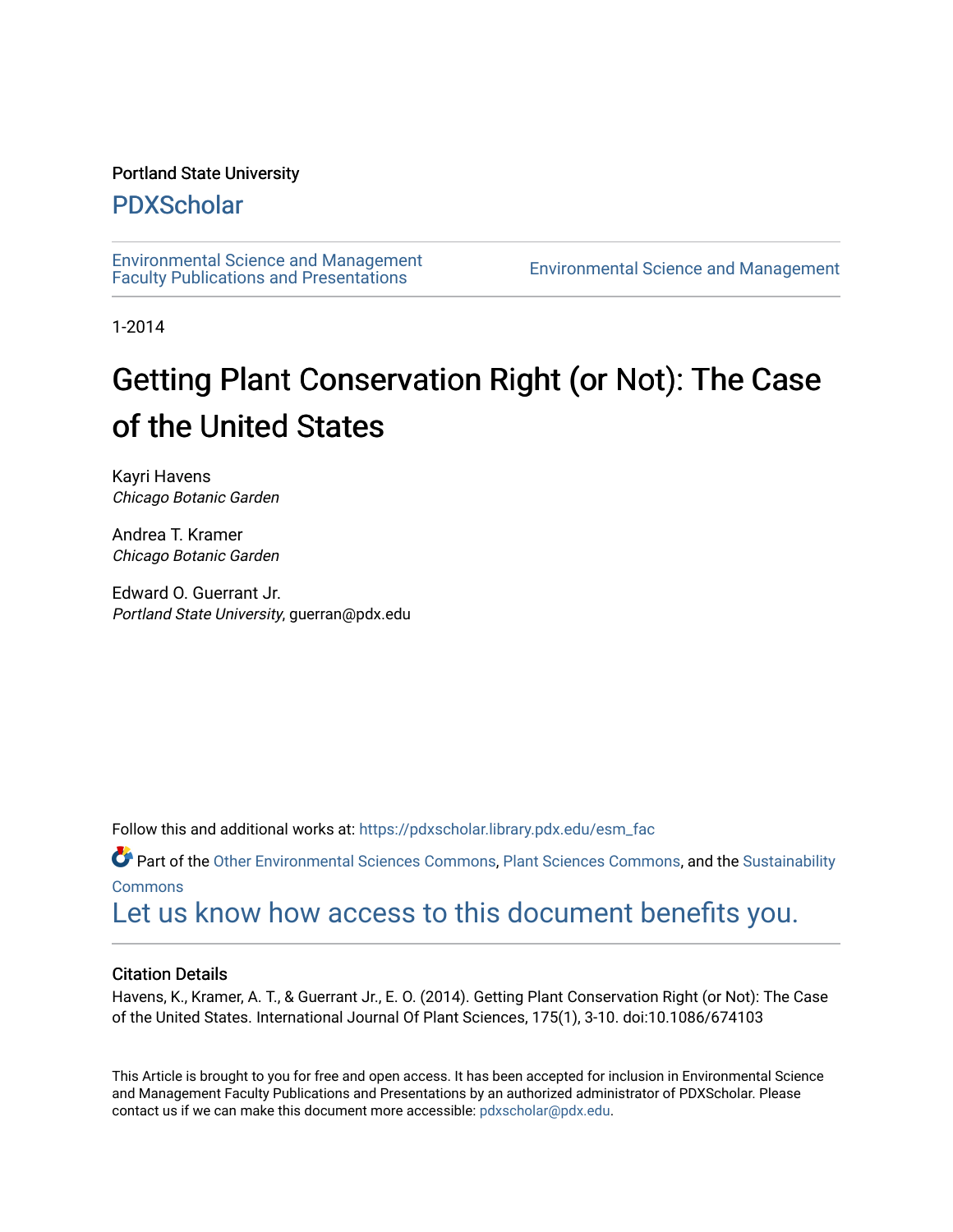## **GETTING PLANT CONSERVATION RIGHT (OR NOT): THE CASE OF THE UNITED STATES**

Kayri Havens,<sup>1,\*</sup> Andrea T. Kramer,\* and Edward O. Guerrant Jr.<sup>+</sup>

\*Chicago Botanic Garden, 1000 Lake Cook Road, Glencoe, Illinois 60022, USA; and †Portland State University, P.O. Box 751-ESM, Portland, Oregon 97207, USA

### *Editor: Patrick S. Herendeen*

Effective plant conservation includes addressing basic needs such as information about species distribution and rarity; research, management, education, and training capacity to mitigate threats facing threatened species; policy and funding to support continued capacity and conservation; and, ultimately, a public that understands and supports the importance of plants and the need for their conservation. Coordination of plant conservation efforts is also needed to ensure that resources and expertise are used in a strategic, efficient, and effective manner. We argue that no country is currently getting plant conservation right; plants are becoming increasingly rare around the world. Plants are often not fully protected by policy, their conservation is underfunded, and their importance is underappreciated. However, some countries have progressed further than others. Here we outline areas where the United States is strong and highlight components that need work to meet the country's plant conservation needs.

*Keywords:* botanical capacity, Global Strategy for Plant Conservation, policy and funding.

#### **Introduction**

There is no one formula for effective nationwide plant conservation, but there are elementary needs that need to be addressed. These include (1) accessible, up-to-date information on species distribution and rarity; (2) the ability to mitigate threats making plants rare (including policy, as well as in situ and ex situ conservation and research); (3) education and training to make sure everyone involved in actions that affect plant conservation are informed and able to make the best decisions; (4) funding to maintain and grow the infrastructure for plant conservation; and (5) effective communications so that plants (and their conservation) are valued and supported by the public. There is also a more subtle, overarching need for coordination and a framework for action for all of these efforts so that they can be strategic, efficient, and effective. We argue that no country has the recipe for plant conservation figured out, as plants are becoming increasingly rare around the world, threatened by habitat loss, fragmentation, climate change, and the continued introduction of new invasive species. However, some countries have progressed further than others. Here we outline areas where the United States is strong and can provide a model for other countries as well as areas where it needs work in order to meet its plant conservation needs.

#### **The Setting and Players**

In the United States, there are more than 17,000 species of native vascular plants. In addition, more than 4000 nonnative plant species are found outside cultivation, many of which are weedy or invasive. Approximately one-third of the US native flora is considered threatened (query of NatureServe 2012) and may require conservation action to recover and persist. Plant conservation in the United States involves a large array of federal, state, and local agencies; nongovernmental organizations (NGOs); and academic institutions. These organizations work independently and (ideally) collaboratively, each playing a different role and holding different responsibilities but all supporting important capacity needed to preserve the nation's natural heritage. A recent project assessed current and future botanical capacity (both human and financial resources) in the United States, in order to understand the resources available to conserve and manage native plant species and habitat, identify gaps, and recommend ways to address gaps in the future. The Botanical Capacity Assessment Project (available at http:// www.bgci.org/usa/bcap/), carried out by Botanic Gardens Conservation International US and Chicago Botanic Garden, found that many important components of botanical education, research, and management are lacking across government, academic, and private sectors. Surveys revealed severe shortages of botanists at government agencies, a wave of upcoming retirements, and an alarming decline in botanical degree programs and course offerings at the nation's colleges and universities. In addition, plant conservation is woefully underresourced in comparison with animal conservation efforts. Private-sector organizations, especially botanic gardens, are helping to fill some of

<sup>&</sup>lt;sup>1</sup> Author for correspondence; e-mail: khavens@chicagobotanic.org.

*Manuscript received July 2013; revised manuscript received September 2013; electronically published December 6, 2013.*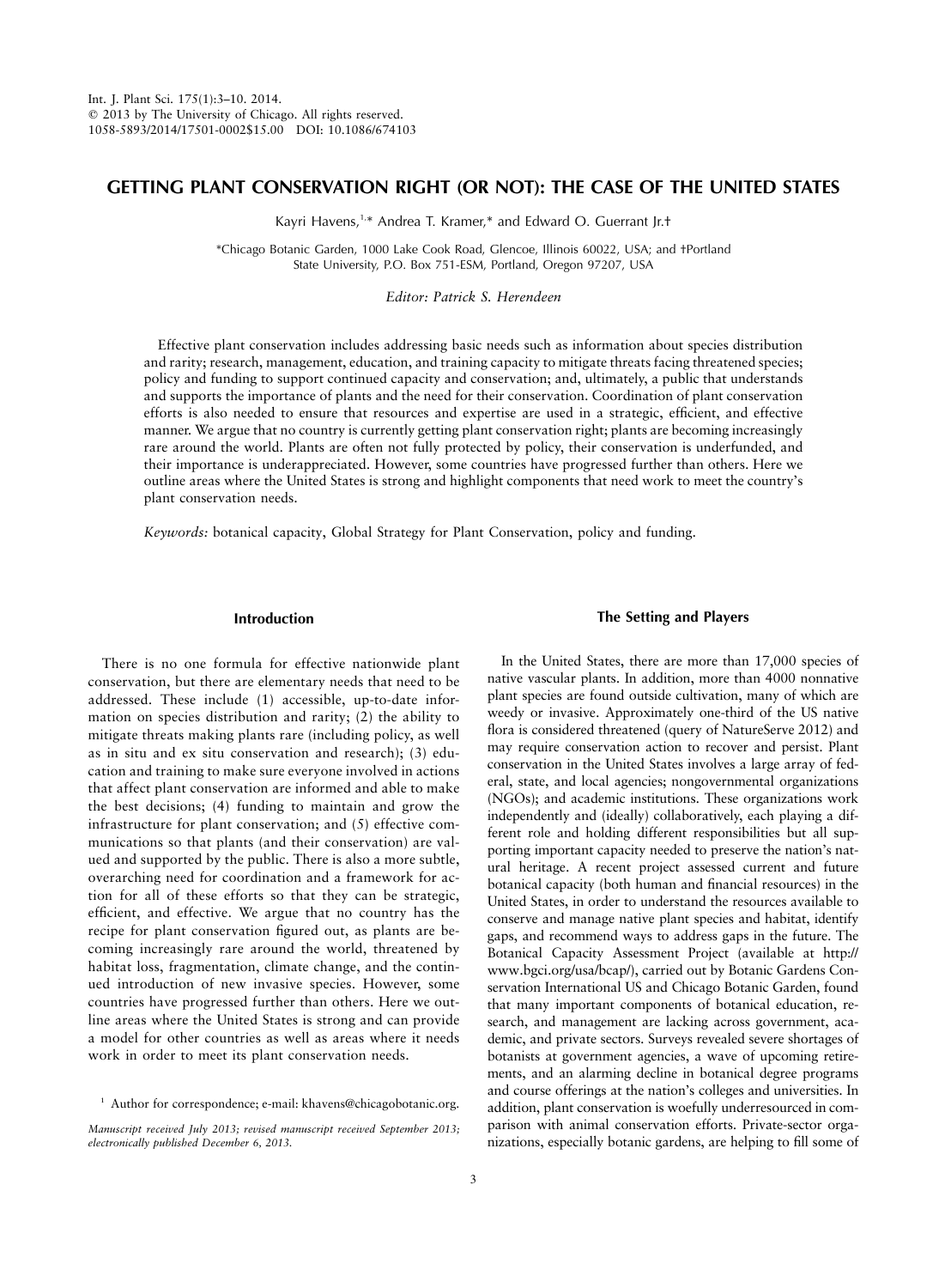| Objective                                                     | PCA National Framework for Progress<br>(developed 1995)                                                                                                                          | <b>GSPC</b><br>(agreed 2002; updated $2010$ )                                                                                                                                                                                                                                                              |
|---------------------------------------------------------------|----------------------------------------------------------------------------------------------------------------------------------------------------------------------------------|------------------------------------------------------------------------------------------------------------------------------------------------------------------------------------------------------------------------------------------------------------------------------------------------------------|
| Grow partnerships<br>and resources                            | A. Build partnerships to cooperatively share<br>resources and talents                                                                                                            | 15. Increase trained plant conservation staff and facilities<br>16. Strengthen plant conservation networks (national,<br>regional, international)                                                                                                                                                          |
| Connect people<br>and plants<br>Conserve natural<br>resources | B. Raise awareness about the importance of<br>plant diversity and the need to conserve it<br>C. Promote ecosystem management to conserve<br>and restore native plant communities | 14. Promote education and awareness about plant<br>diversity and the need for its conservation<br>4. World's ecological regions secured $(15\%)$<br>5. High plant diversity areas protected (75%)<br>7. Threatened species conserved in situ (75%)<br>8. Threatened species in ex situ (75%) and available |
|                                                               |                                                                                                                                                                                  | for recovery programs $(20\%)$<br>10. Manage invasive species to prevent and mitigate<br>damage                                                                                                                                                                                                            |
| Encourage research                                            | D. Encourage scientific research and<br>technological development                                                                                                                | 3. Develop and share information, research, and methods<br>necessary to implement the strategy                                                                                                                                                                                                             |
| Promote<br>sustainability                                     | E. Determine and encourage appropriate and<br>sustainable use of native plants; document<br>indigenous knowledge                                                                 | 6. Production lands managed sustainably (75%)<br>9. Conserve crop genetic diversity (70%)<br>11. No endangerment from international trade<br>12. All wild-harvested plant-based products sustainable<br>13. Maintain/increase indigenous knowledge and practices                                           |
| Gather, maintain,<br>and share data                           | F. Coordinate and promote data sharing and<br>compatible, economical, and efficient<br>databases                                                                                 | 1. Online flora of all known plants<br>2. Assess conservation status of all known species                                                                                                                                                                                                                  |

**Comparison between the Six Strategies (A–F) of the US Plant Conservation Alliance's (PCA) National Framework for Progress and Targets 1–16 of the Global Strategy for Plant Conservation (GSPC)**

**Table 1**

Note. Adapted from Kramer (2010).

these gaps but need to work strategically with all NGO, community, government, and industry sectors to ensure their sustainability into the future and to build capacity (Kramer et al. 2010).

#### **Coordination and Strategic Framework**

On a global level, a framework for plant conservation is provided by the Global Strategy for Plant Conservation (GSPC), a program of the Convention on Biological Diversity (CBD), which was originally adopted in 2002 and updated in 2010 (Sharrock 2012). The adoption of the GSPC was groundbreaking because it was the first time plant conservation received detailed attention by the governments of the world (193 countries are party to the CBD). The national priorities for plant conservation in the United States, as outlined by the Plant Conservation Alliance (PCA), align well with the GSPC's goals and objectives (table 1; Kramer 2010). The PCA is a consortium of 10 federal government member agencies and ∼300 nonfederal cooperators representing various disciplines within plant conservation. In 1995, the National Framework for Progress in Plant Conservation was developed collaboratively by the PCA and more than 90 participants from all sectors across the United States (http:// www.nps.gov/plants/strategy.htm).

The national framework consists of six broad strategies with 30 supporting goals for implementing plant conservation at national, regional, and local levels. Developing metrics and methods to measure progress toward the goals outlined in the national framework has proved challenging, as plant conservation work takes place in a wide range of sectors and gov-

ernment agencies. Coordination and communication often occurs on a species-by-species or region-by-region basis, with the full nationwide picture difficult to assess. In an attempt to resolve this, a nationwide survey was carried out in 2011 to help identify the most significant gaps in capacity to carry out the national framework's goals and to determine how well the national framework and other PCA resources incorporate and support current plant conservation activities in the United States. Nearly 400 individuals, representing all sectors, responded to the survey. Results revealed the important and unique role the PCA plays in facilitating communication and coordination and identified significant gaps in capacity to communicate via the media, document and protect indigenous knowledge and collection sites, and share data (Kramer 2011).

#### **Documentation of Plant Abundance and Diversity**

Fundamental to plant conservation activities is knowledge about where plant species occur and how rare they are. There are a variety of ranking systems used to assess the rarity of plant and animal species. In the United States, NatureServe (an NGO that represents a consortium of biological inventory programs active in all US states, Canada, Latin America, and the Caribbean) undertakes much of this work. NatureServe provides location information and conservation rankings for both plants and animals, and this information is online and searchable (http://www.natureserve.org). NatureServe's global ranks range from critically imperiled (G1) to demonstrably secure (G5), based on rarity, trend, and threat(s). This status is assessed at three geographic scales: global (G), national (N), and state/province (S). The NatureServe ranking system is sim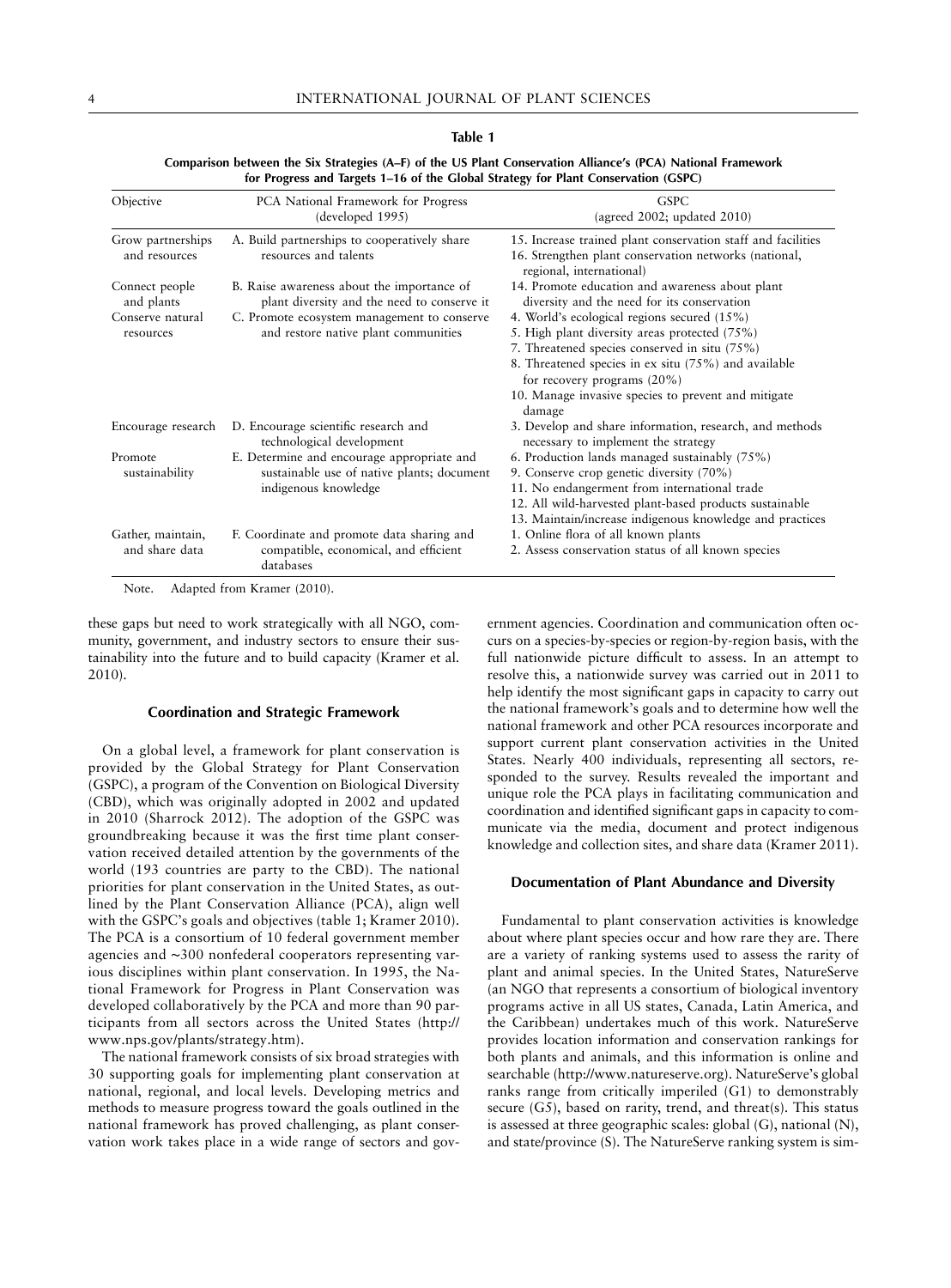ilar in concept but has some differences from the International Union for Conservation of Nature (IUCN) red-listing procedure used in global assessments. IUCN Red List categories are "extinct" (EX), "extinct in the wild" (EW), "critically endangered" (CR), "endangered" (EN), "vulnerable" (VU), "near threatened," and "least concern." NatureServe is working with IUCN to standardize rating criteria where appropriate in order to facilitate data sharing (NatureServe 2012). NatureServe and IUCN ranks do not mandate any legal protections for threatened species in the United States.

For US native flora, NatureServe provides exponentially better data on species abundance and threat status than does the IUCN Red List. In 2012, 5935 species (32% of the US native flora) were identified as threatened by NatureServe (labeled either GX, "presumed extinct or extirpated"; GH, "possibly extinct or extirpated"; or G1–3), while only 5% of these (273 species) had been identified as threatened on the IUCN Red List (EX, EW, EN, CR, or VU; IUCN 2012*a*). This disparity between the number of country-identified threatened species and red-listed species is not unique to the United States (fig. 1). Due in large part to the work of NatureServe, the United States has a better understanding of the threat status of its flora than most other countries. Unfortunately, even the NatureServe data are not as robust as they need to be and in fact are likely becoming less robust over time, with element occurrences often out-of-date, missing, or incorrectly geocoded. This is largely a function of increasingly limited resources at the state natural heritage program level (Stein and Gravuer 2008; Kramer et al. 2010).

Herbaria are also excellent sources of plant location information; a recent trend has been to make specimen data available online, either singly, such as the New York Botanical Garden C. V. Starr Virtual Herbarium, or as consortia, such as the Consortium of Pacific Northwest Herbaria, the Consortium of California Herbaria, or vPlants, a virtual herbarium of the Chicago region. Many online herbaria have mapping capabilities and provide scanned images of herbarium sheets. In addition to location data, records from all of the above sources often provide population size, phenology information, associated species lists, and site information that can be helpful for ecological studies. Some virtual herbaria also provide species profiles and pictures of plants in their native habitats.

#### **Mitigating Threats**

#### *Policy*

In the United States, the Endangered Species Act (ESA) is arguably the most powerful piece of conservation legislation that aims to protect imperiled species and the habitats on which they depend. Nevertheless, plants and animals receive different protection under this law, dating back to a legal distinction in England, which considered animals to be property of the king and plants to be property of the landowner. Under the ESA, this distinction remains; plants, considered property of the landowner, are protected from "take" only on federal lands, whereas animals, considered property of the state, are protected on both public and private lands. Plant protection on state lands varies widely, and only 32 of 50 states have enacted any type of legal protection for plants (Stein and Gravuer 2008). In order to be legally protected by the ESA, a plant species must be listed as "endangered" or "threatened" by the US Fish and Wildlife Service or the National Marine Fisheries Service for marine plants. There are 796 plant species on the endangered species list that are protected from being harmed or killed on federal lands and from interstate or international trade. The ultimate goal of the law is to recover imperiled species to a point where they no longer need legal protection. Funding for species recovery is provided by the US Fish and Wildlife Service under the ESA, but the vast majority of funding goes to mammals, birds, and fishes and is therefore insufficient for virtually all plant species and less charismatic animal species.

#### *In Situ Plant Conservation*

In the United States, in situ plant protection varies depending on land ownership. Federal lands, including those managed by the Bureau of Land Management (BLM), US Fish and Wildlife Service, Forest Service, National Park Service, and Department of Defense, make up approximately one-third of the United States, and most are managed for "multiple use," including conservation, recreation, and in many cases extractive uses such as timber sales, oil and gas development, alternative energy development, and grazing. It is not uncommon for conflicts to arise between these multiple uses. Within federal



**Fig. 1** Threatened flora of the United States in comparison with threatened flora of other countries. Percentages indicate the total number of identified threatened species.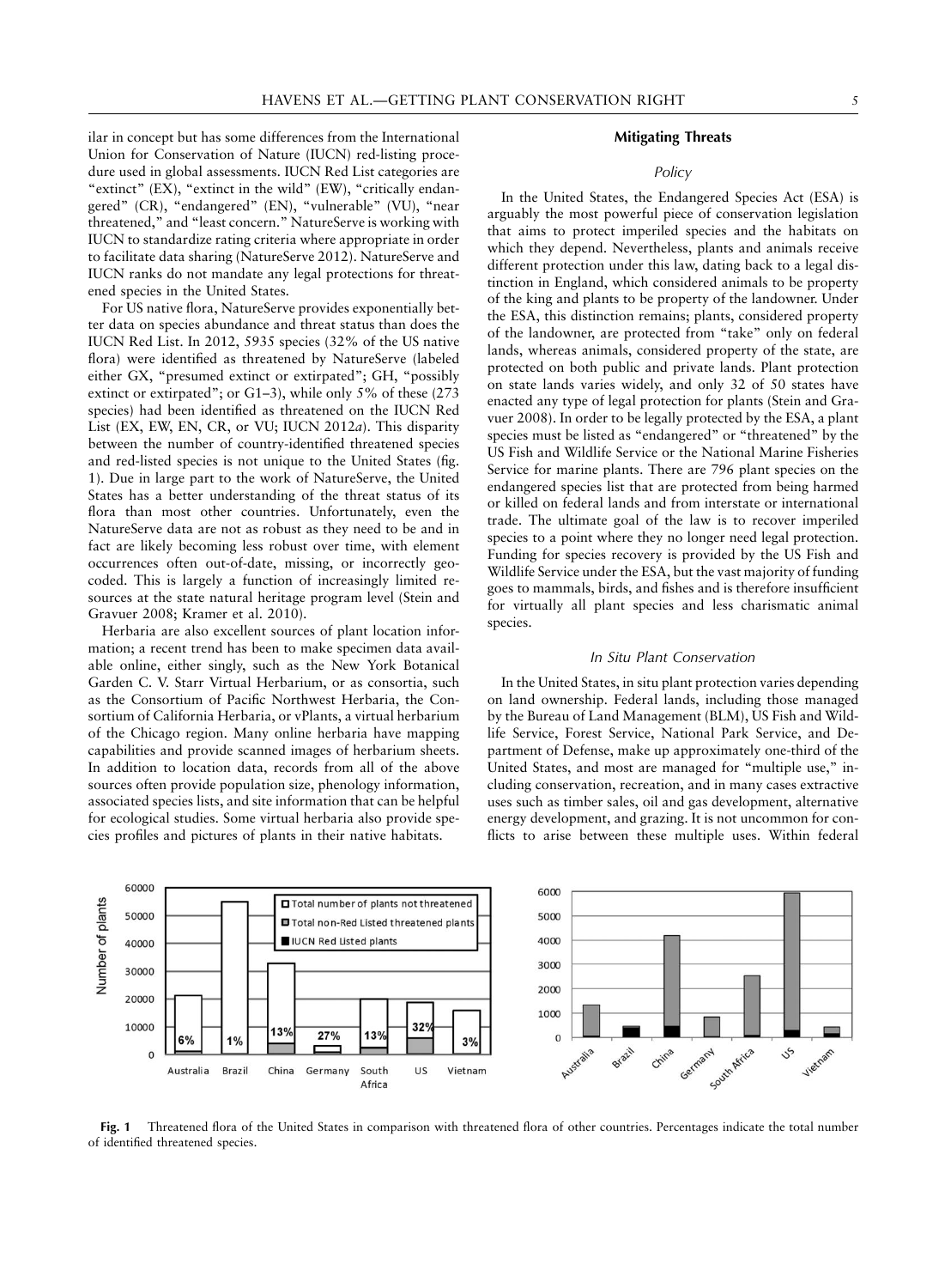

**Fig. 2** Recent trends in botanical education in the United States, revealing a steady decline in botany majors and increase in general biology majors from 1991 to 2008.

agency land holdings, there are a subset of properties that are set aside specifically for conservation and compatible activities, such as the BLM's National Landscape Conservation System, the National Preserves of the National Park System, or the interagency National Wilderness Preservation System. State and local governments also maintain parks and other protected areas, as do some NGOs such as the Nature Conservancy and various land trust organizations.

Simply protecting land where threatened plant species occur is not sufficient for their long-term conservation. Even protected lands face the ever-present threats of climate change, invasive species, and often habitat fragmentation. Communitylevel management activities to address these threats can include removal of invasive species, prescribed fire, altering grazing regimes, seeding in native species to increase genetic and/or species diversity, and acquiring land to create corridors or stepping-stones between fragmented patches of habitat.

Invasive plant pests have also had an increased impact in recent years. In part due to increased global trade and in part due to climate change, plant pests are increasingly moving into new regions. From emerald ash borer (*Agrilus planipennis*) that is decimating ash (*Fraxinus*) species in the eastern and midwestern United States and Canada to sudden oak death (*Phytophthora ramorum*) impacting oaks (*Quercus* spp.), tanoaks (*Lithocarpus densiflorus*), and other taxa in the western states, these new pests are changing plant community structure and dynamics. The agency charged with managing these threats is the US Department of Agriculture's Animal and Plant Health Inspection Service (APHIS), whose Plant Protection and Quarantine program safeguards agriculture and natural resources from the risks associated with the entry, establishment, or spread of animal and plant pests and noxious weeds (USDA APHIS 2012).

In terms of caring for the most imperiled plant species, federal agencies and state natural heritage programs have historically monitored the threatened species on their lands and continue to do so as staffing levels allow. However, a trend has emerged in recent years for citizen science groups, often organized and trained by botanic gardens, to assist in rare-plant monitoring efforts. One of the first such groups to do so is the New England Plant Conservation Program, led by the New England Wild Flower Society. This group, active since 1998, engages hundreds of plant conservation volunteers to monitor and manage rare plants in six states. Similar programs include Plants of Concern, managed by the Chicago Botanic Garden, and Rare Care, managed by the University of Washington Botanic Garden. With straightforward protocols and appropriate quality-control mechanisms, data quality from citizen science projects has been shown to be remarkably robust (Bonney and Dickinson 2012; Havens et al. 2012). Botanic gardens have also been extremely active in restoring threatened plant species declining in or lost from wild landscapes, typically in partnership with a land-managing agency. Rare-plant reintroductions have been carried out by many botanic gardens in the Center for Plant Conservation (CPC) network, a consortium of 38 gardens and arboreta dedicated to seed banking and reintroduction of rare plants. The CPC's work on reintroduction has resulted in two published volumes (Falk et al. 1996; Maschinski and Haskins 2012), which have contributed greatly to this young and evolving field.

#### *Ex Situ Plant Conservation*

Ex situ plant conservation can serve as an important supplement to in situ protection and management. The most common type of ex situ plant conservation is seed banking that has been practiced in an informal way, saving seeds of food plants, since the dawn of agriculture. Modern seed banks can trace their origins to the pioneering work of Vavilov (1926), who recognized the importance of crop landraces and their wild relatives for agriculture. To this day, most seed banks continue to focus on crops and crop wild relatives. However, the role of seed banking as a conservation tool for threatened plants was recognized only in the mid-1900s, shortly after anthropogenic threats to plant diversity were acknowledged (Maunder et al. 2004). Today, seed banking is undertaken for many purposes (Guerrant et al. 2014), including the conservation of economically important species, rare species, and whole floras. A recent report found that more than 21% of 9496 extinct, endangered, or vulnerable plant species native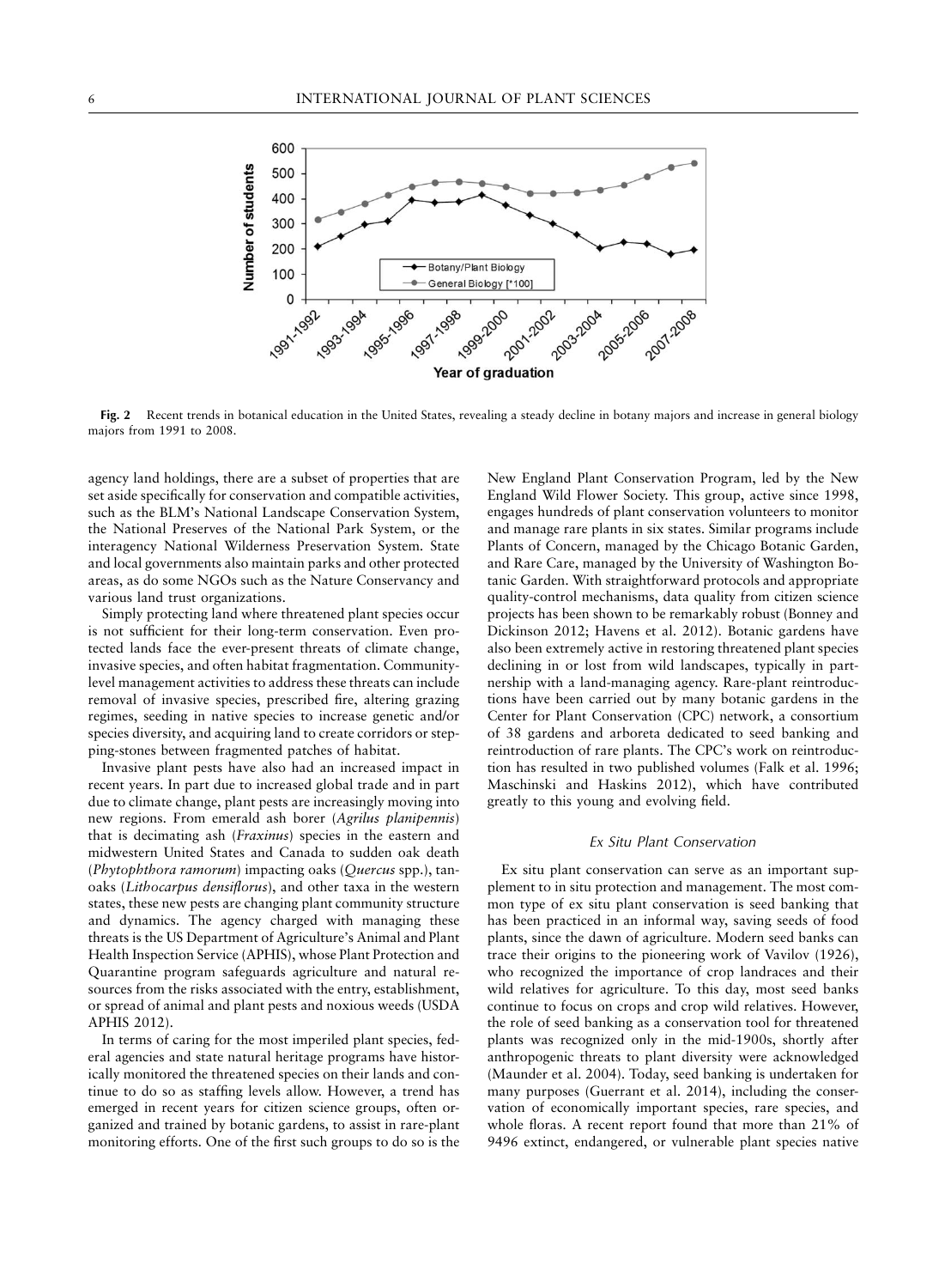

**Fig. 3** Comparison of total endangered species spending, excluding land acquisition, from US federal and state governments for plants (filled triangles) versus animals (open triangles). Compiled from federal and state endangered and threatened species expenditure reports for 2002–2011 available at http://www.fws.gov/endangered/esa-library /index.html.

to North America (the United States, Mexico, and Canada) are maintained in ex situ seed bank collections in these countries (Kramer et al. 2011). In the United States, the largest seed bank is maintained by the US Department of Agriculture's National Center for Genetic Resources Preservation (NCGRP). Holding nearly a half million accessions, the NCGRP focuses on species of agronomic value. It also provides primary or backup storage facilities for the two national seed-banking networks focusing on native plant collections, Seeds of Success (SOS) and the CPC.

SOS, led by the BLM in partnership with six botanic gardens, zoos, and municipalities, has a mission to "collect, conserve, and develop native plant materials for stabilizing, rehabilitating and restoring lands in the United States" (http://www.blm.gov/wo/st /en/prog/more/fish\_\_wildlife\_and/plants/1.print.html). SOS members share a common collection protocol and work together to prioritize target species. To date, members have made more than 15,000 collections across the United States. A portion of each collection goes into long-term storage; the remainder is released as needed for research and development into crops to provide seeds for restoration efforts through the BLM's Native Plant Materials Development Program (NPMDP). The program was created by Congress in 2001 after a series of bad wildfire years, "to ensure a stable and economical supply of native plant materials ... for restoration and rehabilitation efforts on public lands" (NPMDP 2009, p. 9). Part of the NPMDP's goals included building sufficient capacity among federal agencies and private-sector partners to produce plants for at least 1000 native species important in restoration and to have sufficient quantities of these native seeds to provide for emergency stabilization following a 15-million-acre fire season. The BLM is the largest seed purchaser in the Western Hemisphere, often buying upward of 5 million pounds of seed each year (NPMDP 2009). At present, there are insufficient quantities of native species seed available, forcing agencies to use nonnative species in some cases. The NPMDP is also a private-sector enhancement program that benefits local growers and farmers who bulk up the seed for sale back to federal agencies and the restoration community in general.

The CPC is a network of botanic gardens focused on the ex situ conservation of nearly 800 of the nation's most imperiled species. It maintains the National Collection of Endangered Plants. Holdings are primarily in the form of banked seeds but also include living collections and tissue culture collections of species that are not amenable to seed banking. Some of the CPC's member institutions, most notably the Cincinnati Zoo and Botanical Garden and the University of Hawaii's Lyon Arboretum and Botanical Garden, have developed extensive expertise in micropropagation and cryopreservation of species difficult to seed bank. The CPC's member institutions conduct research on species in the national collection, including demographic, genetic, ecological, and horticultural studies. As mentioned earlier, many of the species have been reintroduced to the wild, and the CPC's work has contributed much to the science of rare-plant reintroductions.

Rare-plant reintroductions are most successful when areas of appropriate habitat exist. Increasingly, plant communities are degraded, invaded, or highly fragmented, and ecological restoration is necessary to provide a long-term sustainable context for threatened species. In recent years, the ever-increasing need for restoration has been recognized globally and has become a focus of land-managing agencies and botanic gardens alike. For instance, the US Forest Service recently pledged to restore 15 million hectares of forest and grassland habitat by 2020, and many other countries are making similar pledges (International Union for Conservation of Nature 2012*b*). The Ecological Restoration Alliance of Botanic Gardens, led by Botanic Gardens Conservation International, was launched in 2012 with a goal of restoring 100 sites on six continents in 20 years. Large-scale restoration goals such as these will require strategic partnerships between land-managing agencies; native-seed providers; botanic gardens with their core competencies in floristics, plant propagation, and ecology; and scientists who study ecological restoration.

#### **Research**

The need for research related to plant conservation has never been greater. From conserving and managing biodiversity and restoring ecosystems to addressing threats of climate change and invasive species, the need for botanical research is increasing. These critical needs coincide with a continuing loss or reduction of botany programs at many universities (Eshbaugh and Wilson 1969; Affolter 2003; Sundberg 2004). Botanical gardens are helping to partially fill this need, conducting research ranging from traditional systematics and floristics to applied conservation research. Many gardens are developing new techniques for seed banking, plant propagation and reintroduction, and habitat management and restoration. Botanical garden networks such as Botanic Gardens Conservation International and the CPC help coordinate activities between gardens (Wyse Jackson and Sutherland 2000). The federal government, particularly research departments in the US Geological Survey and the US Department of Agriculture Forest Service, also contributes significantly to plant conservation research, particularly in regard to issues related to large-scale habitat management and restoration, including seed transfer zone research. Recent surveys conducted by the Botanical Capacity Assessment Project identified the following botanical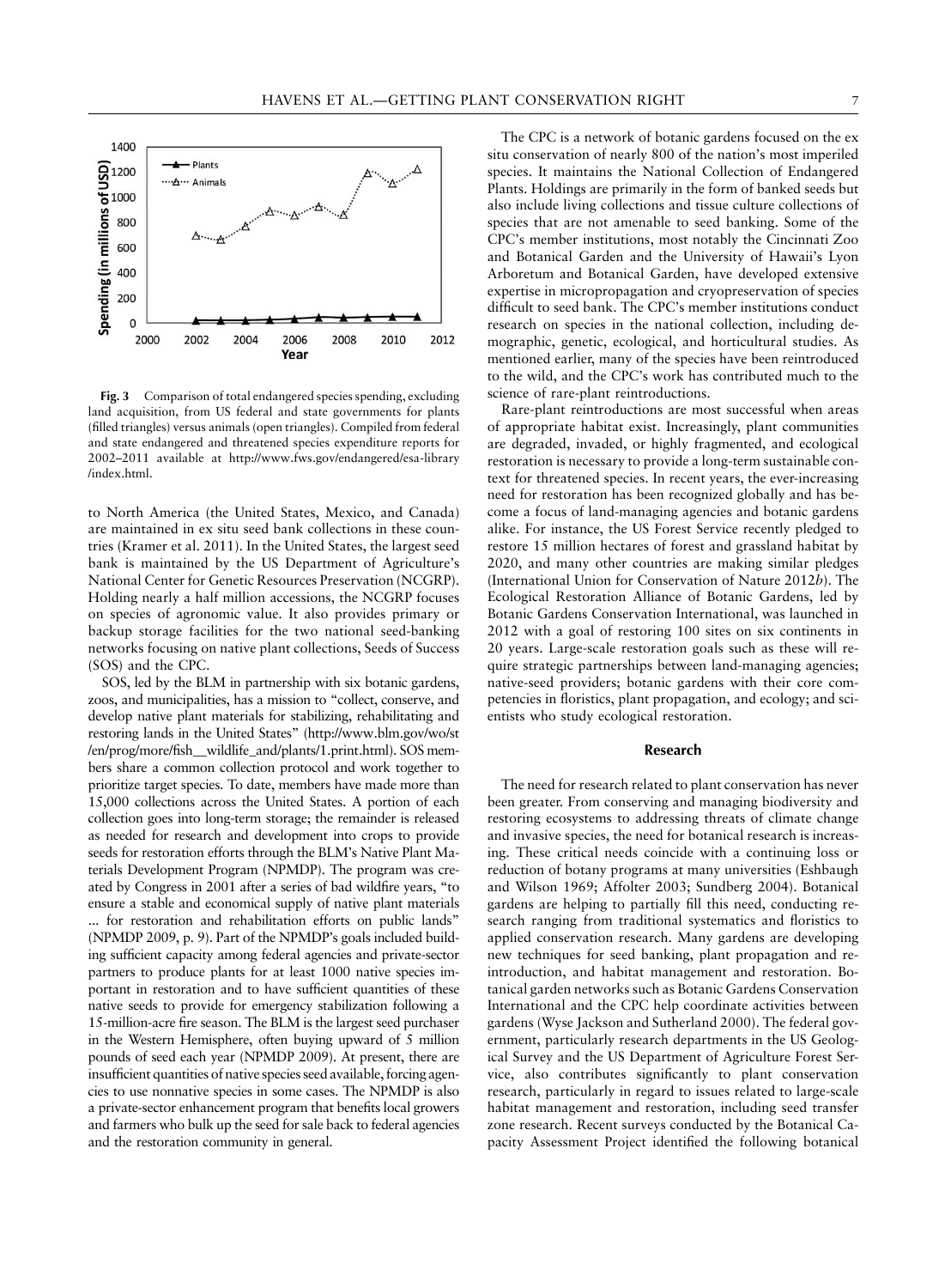

**Fig. 4** Number of threatened plant species divided by gross domestic product (GDP) for several countries as an indicator of capacity to afford plant conservation efforts.

research priorities: threatened species conservation and recovery, invasive species management, use of native plants in ecological restoration, and climate change effects on plants/ecosystems. Respondents also noted that incorporating the results of plant research into policy documents and decisions was lacking (Kramer et al. 2010).

Despite the decline of botany programs in universities, much of the basic plant biology research is still carried out by the academic sector. Factors limiting progress in academic plant research include insufficient financial support, shortages of botanically trained scientists, heavy teaching loads, and, sadly, lack of student interest (Kramer et al. 2010). It is imperative that scientific research be focused and fast-tracked and adapt to needs. Scientists need to link with stewardship communities to ensure that adaptive management is an integrated component of all research programs on species conservation.

#### **Education and Outreach**

The key to better management of our natural areas, more sound ecological decision making, and an environmentally literate society is science education. Botanical knowledge plays a fundamental role in solving the grand challenges of the next century, including climate change, sustainability, food security, preservation of ecosystem services, conservation of threatened species, and control of invasive species. However, a decline in botanical curricula at universities has been evident for more than 50 years and continues today (fig. 2; Kramer et al. 2010). For example, in 1988, 72% of the top 50 highest-funded US universities offered advanced degree programs in botany. By 2009 more than one-half of these universities had eliminated their botany programs and most or all related courses; only a few universities retained the majority of their botanical course work in an integrated biology department (National Science Foundation 1990, 1999, 2009). This decline may be exacerbated by the phenomenon of plant blindness, which is "the inability to see or notice the plants in one's own environment," which leads "to the inability to recognize the importance of plants in the biosphere and in human affairs" (Wandersee and Schussler 1999, p. 82).

Improved education efforts not only are needed to ensure that the next generation of plant scientists is ready to address grand challenges but also extend beyond our community. It is critical that land managers are able to identify, monitor, and manage plant species and communities under their control. It is equally critical that policy makers understand that botanical input is necessary to solve environmental problems, for instance, understanding that climate change is related to the carbon cycle (which involves plants) or that endangered animals require habitat (which involves plants). Last, without public support, there cannot exist the political will to make difficult decisions that put natural capital on an even playing field with financial capital.

#### **Funding**

Funding for plant conservation comes from a wide variety of sources, from federal, state, and local governments and federal grant programs such as the National Science Foundation to private foundations and individuals. Unfortunately, the disparity between plant and animal protections extends to funding as well. Despite plants comprising the majority of the federal endangered species list (57%), in 2011 they received less than 3.86% of federal endangered species expenditures (US Fish and Wildlife Service 2011; fig. 3). In a ranked list of endangered species and amount of spending they received, the first plant (*Astragalus holmgreniorum*) was 114th on the list (US Fish and Wildlife Service 2011). If state and federal expenditures are totaled, plants receive only 3.82% of the funding for endangered species nationwide (US Fish and Wildlife Service 2011). Fundamental plant science is similarly underresourced, receiving just 2% of extramural spending for life sciences research in the United States (McCormick and Tjian 2010).

To consider potential ability to pay for threatened plant species conservation, we compared annual gross domestic product (GDP; World Bank 2012) with the number of known threatened plants identified for each country in figure 1. Results of this comparison (fig. 4) show that the United States has an intermediate ability to pay (a result of having both the highest GDP and the highest number of identified threatened plants), while Brazil has the highest ability to pay and South Africa the lowest. Of course, the ability to pay does not necessarily translate into funding for plant conservation, as amply evidenced by the dismal state of plant funding in many developed countries, including the United States.

These results are highly influenced by the number of plants that have been identified as threatened by individual countries. In the case of Brazil, only 472 plants are listed as threatened on their current red list, which is incredibly conservative: the first draft of the list identified 1495 plants as threatened and an additional 2513 as in need of more information to determine threat status (Scarano and Martinelli 2010). If all 1495 species had been listed as threatened, then the GDP versus identified threatened plant ratio in Brazil would be only slightly higher than in Australia (\$1.507 billion of GDP/threatened species instead of the current \$4.773 billion of GDP/threatened species).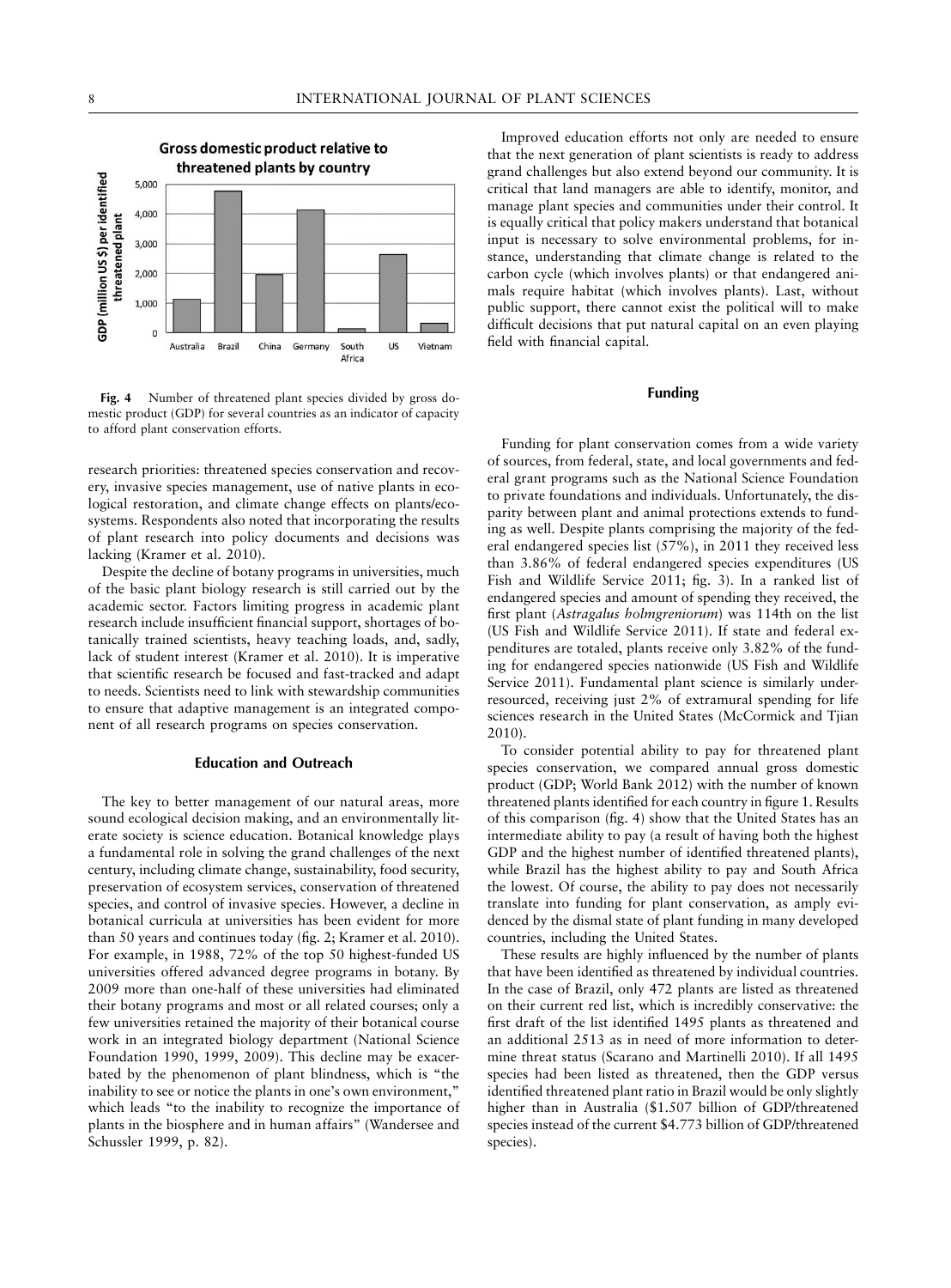| Recommendations to Improve Plant Conservation Efforts in the United States |                                                                                                                                                                                                                                                                                                                                                                                                                                   |  |
|----------------------------------------------------------------------------|-----------------------------------------------------------------------------------------------------------------------------------------------------------------------------------------------------------------------------------------------------------------------------------------------------------------------------------------------------------------------------------------------------------------------------------|--|
| Need                                                                       | Recommendation<br>Complete crosswalk of NatureServe ranks and International Union for Conservation of<br>Nature (IUCN) Red List ranks so all US plants are globally assessed for threat; maintain<br>or increase support to monitor rare species and feed results into NatureServe/IUCN<br>ranks; federally list and legally protect all threatened plants identified above                                                       |  |
| Document plant<br>abundance and diversity                                  |                                                                                                                                                                                                                                                                                                                                                                                                                                   |  |
| Mitigating threats                                                         | Increase monitoring efforts for invasive plants, animals, and pathogens, including by citizen<br>scientists; seed bank all native species with orthodox seed, prioritizing species used for<br>restoration and those that are rare and utilizing alternative methods such as cryopreser-<br>vation for rare, recalcitrant-seeded species; expand the scale, scope, and coordination of<br>reintroduction and restoration programs |  |
| Research                                                                   | Address critical botanical research needs in areas of climate change mitigation and adapta-<br>tion, invasive species control, habitat restoration, and preservation of ecosystem services;<br>ensure research results inform policy and management decisions                                                                                                                                                                     |  |
| Education and outreach                                                     | Strengthen botanical education and outreach at all age levels; offer enough botanical<br>course work to meet standards for a federal botanist (24 credit hours) at one or more<br>universities in each state; develop more effective ways to communicate the importance of<br>plants and the need for their conservation to the public and policy makers                                                                          |  |
| Funding and staffing                                                       | Have funding for plant conservation commensurate with animal conservation across all<br>sectors; have dedicated funding lines for plant conservation at all land-managing agen-<br>cies; increase botanical staffing to a minimum of one botanist per office at all land-man-<br>aging agencies; improve cross-sector collaborations to maximize efficiency and fill gaps<br>in botanical capacity                                |  |

#### **Table 2**

Note. Some recommendations have been adapted from Kramer et al. (2010).

#### **Conclusions**

Many plant conservation accomplishments in the United States can serve as models for other countries. The country's flora is well documented, and conservation assessments have been completed for essentially all plant species, at least at a preliminary level. The United States has excellent infrastructure through the US Department of Agriculture for long-term seed storage, and many botanic gardens are contributing significantly to ex situ conservation efforts. Many of the rarest members of the US flora are safely seed banked, and progress is being made to bank most native species. More than one-third of the country is composed of publicly managed land, where if conservation is not a high priority, it is at least balanced (in most cases) with other uses. Finally, we can celebrate the successful recovery of five formerly listed plant species, including Robbins' cinquefoil (*Potentilla robbinsiana*) and Tennessee coneflower (*Echinacea tennesseensis*), both of which were brought back from the brink of extinction by strong public/ private collaborative efforts.

Nevertheless, US plant conservation has a long way to go to reach its full potential (see table 2). Although the ESA is considered a very strong piece of conservation legislation, legal protections for plant species are far less than those for animals. Capacity for plant conservation is declining as botanical degree programs decrease, botanists in both agencies and academia retire, and positions are not refilled. Funding for plants is only a very small fraction of what is spent on conservation generally. Communications between government, academic, and NGO sectors could improve to make better use of limited funding and to ensure that the next generation of botanical professionals is receiving the training needed to address future conservation challenges. Research is needed to understand and mitigate threats to plants and to improve success of reintroduction and restoration projects. Most critically, the problem of plant blindness must be addressed if future generations are going to value plant diversity and the services it provides, because ultimately it is US citizens who, through their voices and choices of conservation-minded representatives, will determine whether plant conservation is a priority in the years to come. Only when people value plants will plants receive the attention and funding necessary to adequately conserve them.

Other countries have addressed plant conservation challenges differently and in some cases more efficiently than the United States. For example, Australia has strong legislation to protect threatened species and threatened ecological communities at both the federal level (Environment Protection and Biodiversity Conservation Act; EPBC) and state levels, though there is considerable discrepancy between the federal and various state assessment processes. A benefit of the two-tier approach to conservation of threatened species is that developments that impact threatened species or threatened ecological communities have to be justified first at the state level and then at the federal level. Importantly, animals listed on the EPBC threatened lists can result in protection of vegetation and species that support forage, breeding, and habitat for threatened animals. However, as in the United States, funding for threatened species conservation, let alone the science to underpin informed conservation decisions (in situ and ex situ), has dwindled, while the size of the threatened flora is increasing. Despite the lack of long-term funding security for rare flora conservation, significant strides have been made, particularly in seed banking. The cryogenic conservation program at Kings Park and Botanic Garden has resulted in the largest somatic tissue culture collection of rare species in the world, with more than 80 threatened and extinct-in-the-wild species in long-term storage in liquid nitrogen (K. Dixon, personal communication).

Over the past several decades, botanists and conservation